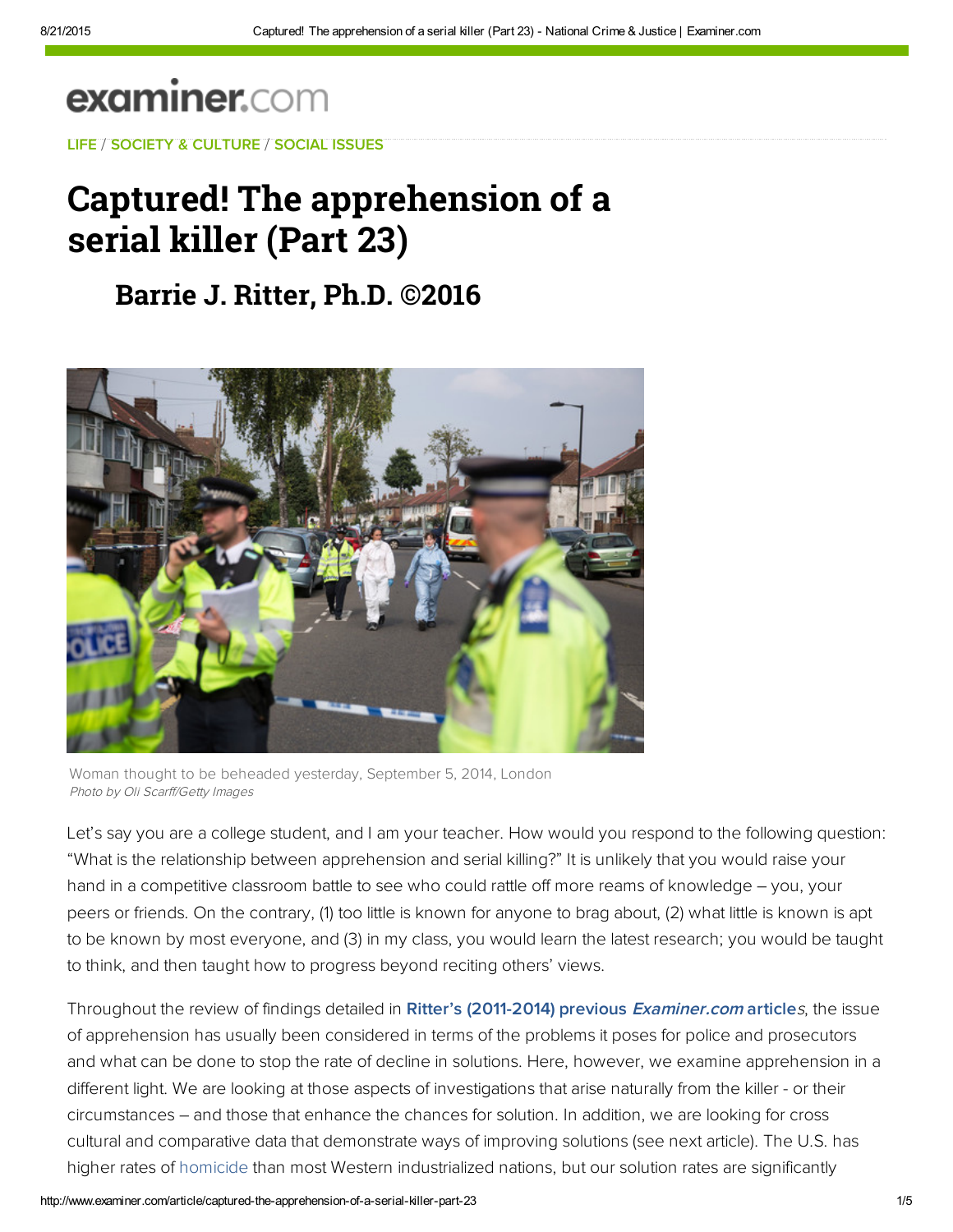#### 8/21/2015 Captured! The apprehension of a serial killer (Part 23) National Crime & Justice | Examiner.com

lower. We lose more lives but we justify our lack of concern by blaming the victims, not the offenders or the social system.

In 1983, the federal government gave official recognition to the problem of serial murder. Testimony was published the following year in the U.S. Senate Hearing on Serial Murders (U.S. [Congress,](http://bit.ly/1uqr8uI) 1984). Even a cursory reading of this publication shows that no one – not the FBI nor any researcher – had developed new crime analysis methods for these new types of crimes. Consequently, when multiple jurisdictions formed task force investigations, and even when computers were used, each victim was analyzed along the killer-victim avenue, instead of going in a more circular fashion, bringing in new evidence as we go. The result is only one killer being considered at a time – and only one potential victim tied to that killer. Is it any wonder that the major, general finding on apprehension over the past few decades has been the belief that apprehension is accomplished by luck?

This belief was expressed by Rule (1984) in testimony from the U.S. Senate Hearing on Serial Murders (U.S. [Congress,](http://bit.ly/1uqr8uI) 1984). A year later, Levin and Fox [\(1985,](http://bit.ly/1oyVhPs) p. 185) expressed the same idea when they said that when serial murderers are caught at all, "it is so often by luck." They also quoted an administrator of the Office of Juvenile Justice, Robert Heck, as saying that "most serial killers are arrested by chance or happenstance." Al[though](http://pubnation.com/) Heck, as program manager, was officially involved in the development of [VICAP,](http://bit.ly/1vWYT2H) he expressed some doubt about it: It was essential, he said, that a computer-assisted investigation be "properly managed" because "if the killer is not caught, then still you've done your best" (pg. 185, Levin & Fox). Until that time, almost no research attention had been given to the growing problem of "serial", "multiple" or, as they were usually called, "mass" murders. (In fact, Levin and Fox's 1985 text, was, with the exceptions of Lunde, 1976, and Godwin, 1978, the first modern work on the subject to be [published.](http://bit.ly/1vWYT2H) It was entitled Mass Murder: America's Growing Menace.)

What the Senate Hearing made clear was that there had been no research, let alone any progress, in the methods of analyses for serial murders. With no knowledge of serial murder patterns (e.g. whether M.O.s varied), they were nevertheless depending upon a computerized system called VICAP, the Violent Criminal Apprehension Program, to accomplish all solutions. Computers can only be of assistance if those who program them know what to ask. At the Green River Task Force, Robert Keppel (who had worked on the Bundy case and received undeserved credit there, too) kept the task force in such "tip [sheet"](http://bit.ly/182d7Jq) shape, that it was almost impossible for Gary Ridgeway to be "seen" by the task force members even though Ridgeway had repeatedly come to their attention. In the Green River and Bundy cases, both series were left unsolved due to the bad luck stemming from no open lines of communication between the elite inner circle of the task force being separated from the vice cops who had the information but no access. Further bad luck came from Keppel's being in a position to decide that neither Bundy nor Ridgeway fit his notions of the kind of man who would have committed either of these series.

[Ritter's](http://bit.ly/1ubDkdG) 1988 study of apprehension was not concerned here with investigation factors, but, rather, with factors in the circumstances surrounding the murders, and in actions on the part of the murderer, that increase chances for arrest. Arrests were generally found to be more likely when one or more of the following factors were present: (1) the tenacity of a victim's relatives or friends (e.g. H.D. [Landru;](http://bit.ly/1yIKDQL) Kate [Bender](http://bit.ly/1CNyPKF)) in keeping police interested in the case; (2) a fortuitous circumstance; (3) the loquacity of the murderer (or a coconspirator) up to and including a confession to police; and (4) the general downfall of the murderer. The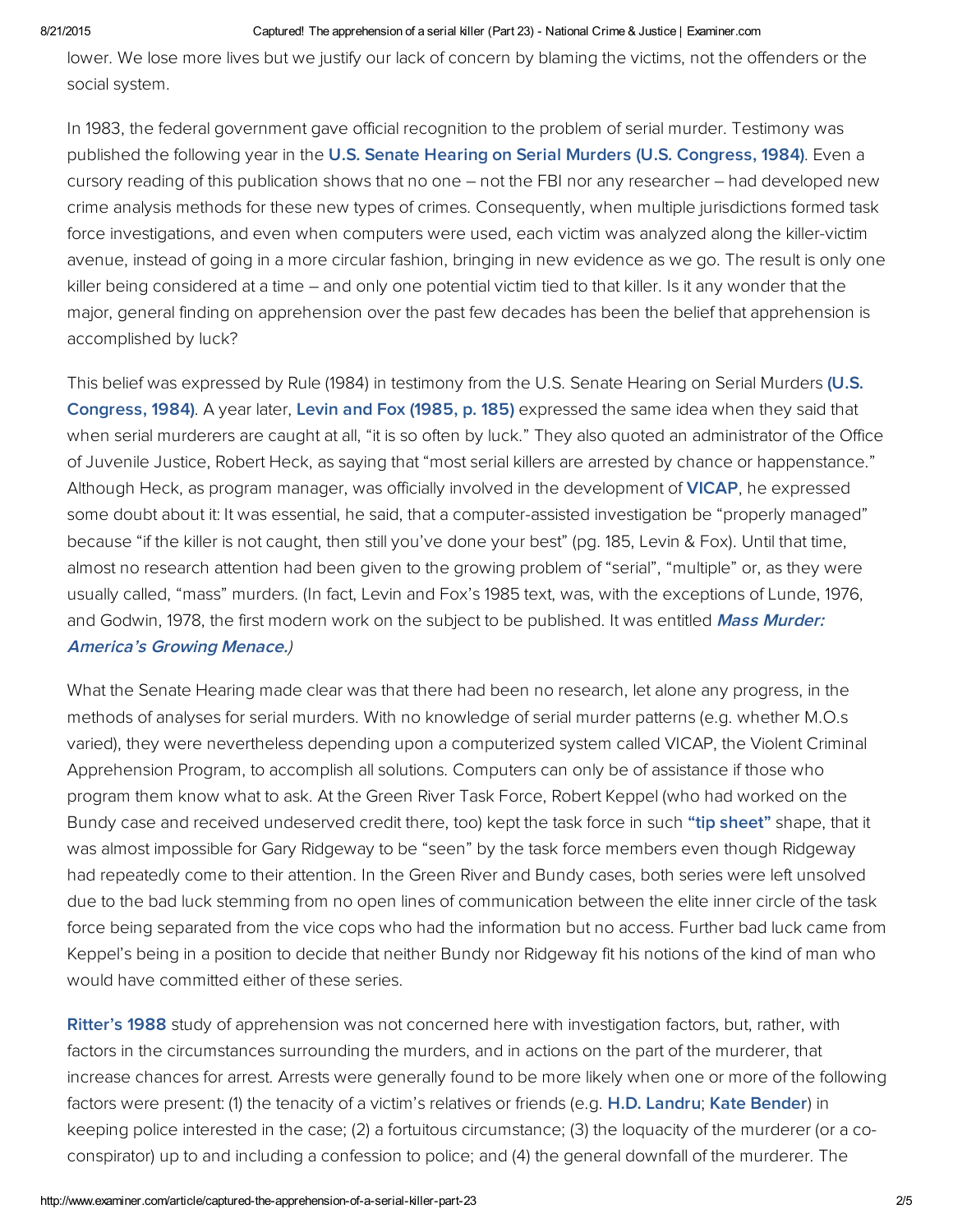latter two factors are considered here.

The talkativeness of some multiple murderers may be related to the phenomenon of dominance-based partnerships (the pairing of a high-dominance personality with criminal tendencies and a medium-dominance personality, leading to extremes in violence that might not have occurred without the alliance, [Wilson, 1984\)](http://bit.ly/1CNyPKF). Subjects who brought others into their schemes obviously talked to them. Further, some subjects talked about their crimes to non-participants, but in both cases, the killer increased the likelihood of his or her own arrest.

There was a rash and foolish quality to murderers such as Ian Brady and Charles Schmid, who wanted others in their plans. They hardly needed the kind of partners they picked, partners who did not want to kill, or would be likely to talk. Further, these two killers, as well as [John Haigh,](http://bit.ly/1CNMIZl) heightened the risk of apprehension by ultimately choosing victims who were likely to be missed. Two of the doctor-killers, Thomas Cream and H.H. Holmes, were among those who could not leave their crimes alone and took to talking, or even boasting, about them. In this, they followed the prototypical case of [Herbert Mills,](http://bit.ly/1Czwgvc) a man who believed he had committed the "perfect murder." When he received no validation for this perfection, he fell to boasting, and was then apprehended and hanged. An additional finding here was that several other killers studied (such as Ken Bianchi, Ted Bundy and John Collins) liked to joke to their friends that they could be the killer police were then looking for.

Concerning the general downfall of the killer, it was found that at least half the subjects studied began to take too many risks, to call attention to themselves, usually by thinking the police knew more than they did; and this tended to occur right around the time they were caught. Other subjects, however, were found to have entered a stage of decline and disaster, prior to their apprehension. In short, they began to fall apart.

For instance, the once careful and skillful serial killer, Bundy, began to act recklessly in Florida, in contrast to his killings in previous states. Where once he would have known it was risky to kill two girls on the same day, he committed, in a single night, two incidents of mass and attempted mass murder, leaving behind witnesses, trace evidence, and bodies at the crime scenes. John Christie's last days were macabre and pathetic; Dean Corll's were very strained. Both had begun to kill with increasing frequency. For Charles Manson and his "family," the last days were filled with paranoia and plans for escape, as well as preparations for more violence. Everywhere there was decay. Holmes, when imprisoned for murder, saw in his own visage signs of degeneracy he had not had before, and he speculated that this degeneracy was not the cause, but the result, of his many murders.

### SUGGESTED LINKS

- [Ways to curtail serial murder: Considering normal human beings who kill](http://www.ritterhomicideresearch.com/articles/ways-to-curtail-serial-murder-considering-normal-human-beings-who-kill.pdf)
- [No more hoopla for VICAP, the FBI's serial murder tracking system](http://www.ritterhomicideresearch.com/articles/VICAP_the-FBIs-serial-murder-tracking-system.pdf)
- [A behavioral analysis of George Zimmerman's character](http://www.ritterhomicideresearch.com/articles/analysis-of-George-Zimmermans-character.pdf)
- [Public response to Zimmerman-Martin case](http://www.ritterhomicideresearch.com/articles/Public-response-to-Zimmerman-Martin-case.pdf)
- **▶ [The Bundy letter, 1979: Suggestions for the investigation of serial murder](http://www.ritterhomicideresearch.com/articles/The-Bundy-letter-1979_Suggestions-for-investigation-of-serial-murder.pdf)**